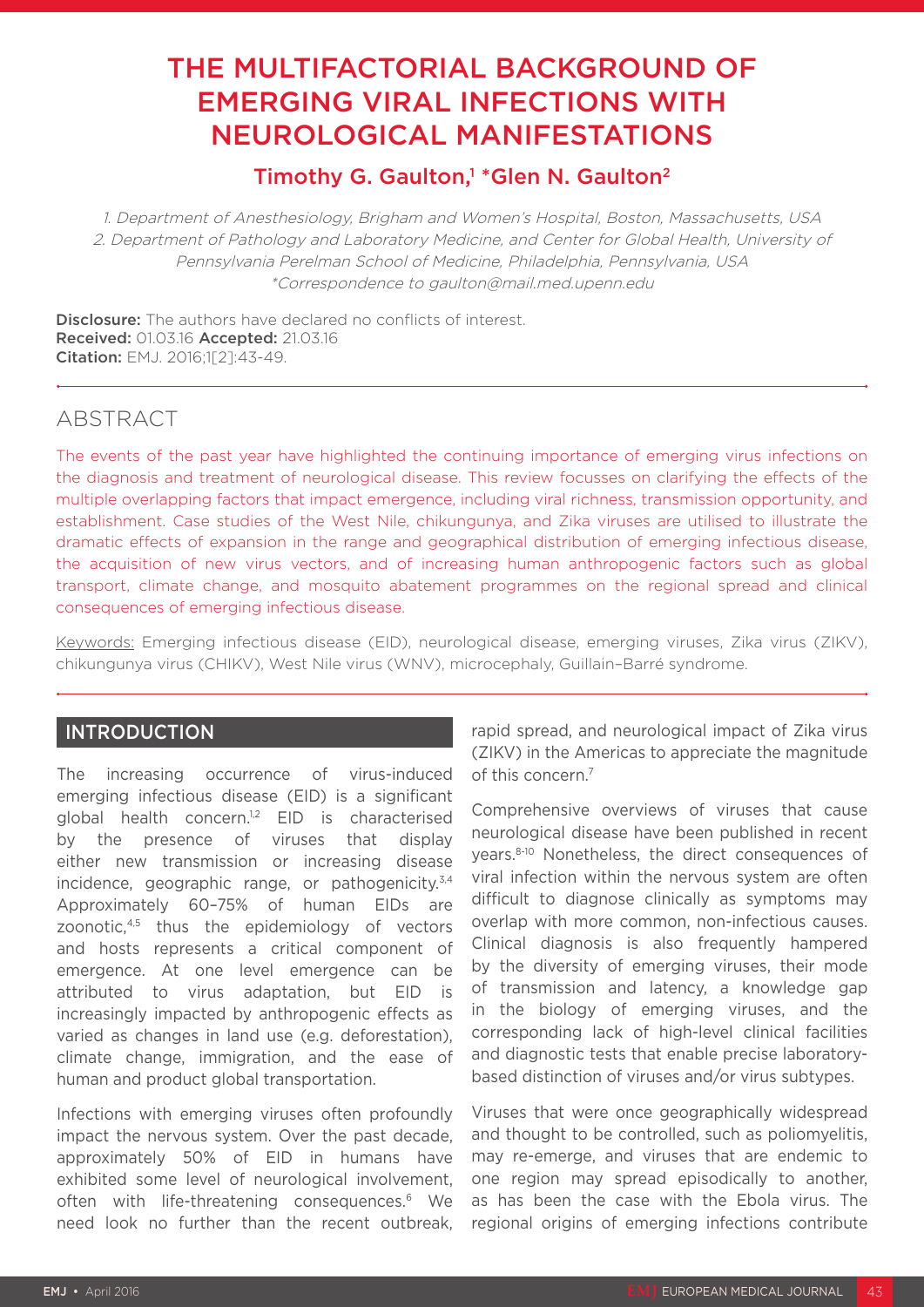to this dilemma, as it is common to assume that such infections only occur in exotic locations. However, it has been shown that the highest concentration per area of EID occurs between latitudes of  $30-60^\circ$  north and  $30-40^\circ$  south.<sup>5</sup> with predicted hotspots in tropical countries of Asia, Latin America, and Africa due to the abundance of vector-borne pathogens, increased animal zoonosis, and human population density. This constellation of effects contributes to a general lack of awareness and preparedness for the potential spread and corresponding neurological effects of emerging viruses.

The earliest phase of emergence is dependent on virus transmission, which is governed by the essential drivers of viral richness (genetic diversity, saturation frequency of host infection, and climate adaptability), transmission opportunity (population density, alternate host availability, geographic vector restriction, host mobility, and other unique exposure frequency), and establishment (ease of human transmission and herd immunity).<sup>11</sup> Perhaps the best example of richness as a driver of EID is the high mutation and recombination rates inherent to retroviruses (e.g. human immunodeficiency virus) and orthomyxoviruses (influenza viruses), respectively. However, many other viruses also display relatively high rates of mutation and adapt rapidly to new environmental conditions, often in spatially disparate locations.<sup>12,13</sup> EID is also linked to changes in transmission opportunity through either expansion of virus host range and/or geographical distribution. This is particularly evident in that many viruses do not survive for long periods of time outside of their hosts. As a result, transmission is often heavily influenced by the proximity of hosts and/or vectors. Several recent EID outbreaks of viruses transmitted by arthropod vectors (arboviruses) provide illustrative case studies of the interplay among these biological and anthropogenic factors in driving the rapid geographic spread of EID.

#### THE IMPACT OF EXPANDED HOST RANGE ON EMERGING INFECTIOUS DISEASE

The spread of West Nile virus (WNV) in the USA provides a classic example of the impact of host range expansion on EID transmission. WNV is a mosquito-borne *Flavivirus*, first isolated in 1937 in the West Nile region of Uganda. Over the intervening years, WNV was detected in sporadic

EID outbreaks of encephalitis, meningitis, and more rarely, acute flaccid paralysis, throughout North Africa and Eastern Europe, with more recent discrete reports in Romania (1996), Morocco (1996), Tunisia (1997), Italy (1998), and Israel (1998). In contrast, WNV was not detected in the USA prior to 1999. Indeed, epidemic arbovirus infections in humans were rare in the USA over the past century, with the exception of a major epidemic of St Louis encephalitis virus in the 1970s.<sup>14,15</sup>

However, in 1999, a cluster of neurological disease involving 62 infected subjects, with 59 requiring hospitalisation, were reported in New York City. Epidemiological analysis coupled to antigenic and genetic sequence mapping definitively identified WNV as the causative agent.<sup>15</sup> Subsequently, WNV expanded geographically at an alarming rate within the USA, such that by 2003, over 2,500 cases of WNV neuroinvasive disease were reported. The estimated total number of WNV infections in the USA now exceeds 1 million, encompassing the 48 contiguous states.16 The majority of WNV infections are asymptomatic; approximately 20% present as fever and myalgia, and the incidence of serious neurological disease from WNV infection remains relatively constant at approximately 0.7%.16-18 Documentation of infection is not straightforward as antigenic cross-reactivity among *Flavivirus* proteins is the norm, and thus disease symptoms must be coupled to the presence of either antiviral IgM in acute-phase serum or cerebral spinal fluid (CSF), an IgG titre shift of 4-fold or higher between acute and convalescent phases, and/or the direct demonstration of virus antigen or RNA in serum, CSF, or tissue.15

Determining the origins of WNV in the USA presents a challenge that remains speculative to this date. The lifecycle of WNV includes birds as the principle host, with the spread to humans and other species driven primarily by mosquitoes of the *Culex* genus, which are found throughout the USA. Although several models have been proposed to explain the origins of the initial cases in the USA, the most plausible rests with expansion of the avian host range. Genetic analysis of the virus isolated from patients demonstrated that the 1999 WNV isolate in New York City closely resembled the virus isolated from two avian species in 1998, harvested at the time of a local WNV epidemic in Tel Aviv, Israel.<sup>19-21</sup> Although WNV is rarely fatal in avian species, both the outbreak in Israel and New York were characterised by significant avian deaths.15 In addition, birds can support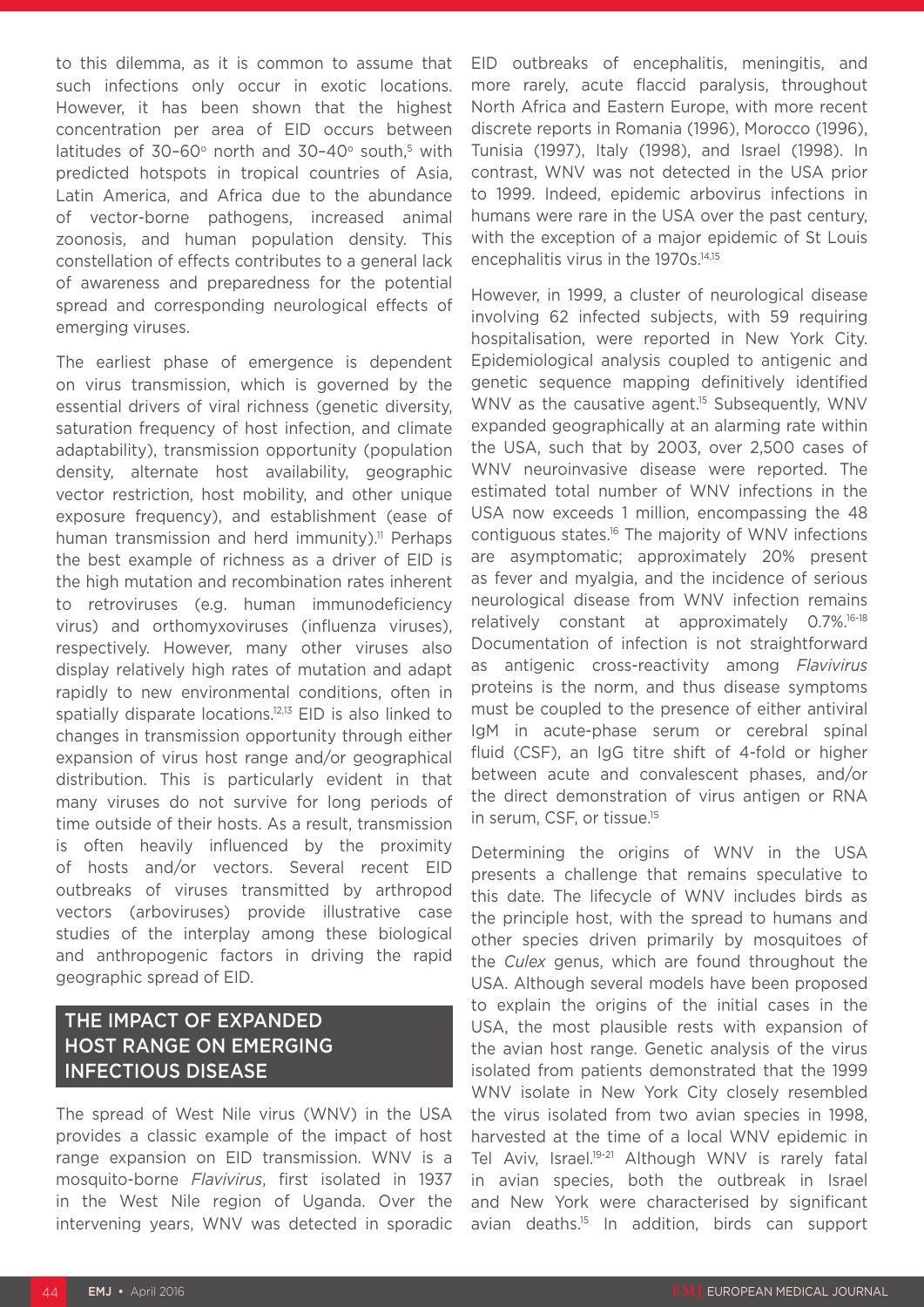exceptionally high levels of viraemia for several weeks with titres of up to  $10<sup>11</sup>$  plaque forming units (pfu)/mL reported, whereas virus titre in humans is transitory and rarely exceeds  $10^{2-3}$  pfu/mL.<sup>22</sup> Lastly, the spread of WNV throughout the USA was attributed to high virus titre in a relatively small number of common avian species such as robins (*Turdus migratorius*), blue jays (*Cyanocitta cristata*), and house finches (*Haemorhous mexicanus*).

Collectively, these observations suggest that the most likely origin of WNV in New York City resulted from the introduction of infected birds to the USA, rather than mosquitoes or infected humans. This might have occurred either by transcontinental migratory patterns, or by the introduction of infected birds as components of commercial or other transport.24 Once in the USA, it is likely that the virus percolated within common avian species such as crows, where multiple deaths were observed, reaching both high infection penetrance and titre, which in turn promoted efficient mosquito transmission to humans during the exceptionally hot summer of 1999.15,24

### VECTOR BIOLOGY AND HUMAN FACTORS ENHANCE THE ORIGINS OF EMERGING INFECTIOUS DISEASE

Chikungunya virus (CHIKV) provides an important example of the balance among virus genetics, vector diversity, and anthropogenic effects in driving the global spread of infection and disease incidence. CHIKV is a mosquito-borne *Alphavirus*, which, while not uniformly neuropathic, has been shown to induce neurological disease in up to 12% of infected individuals in isolated outbreaks.<sup>10,25</sup> The incubation period for the disease is 3–7 days and it typically manifests as encephalomyelitis, radiculitis, Guillain–Barré syndrome, or acute flaccid paralysis.9,10,26 In children, symptoms may be more severe and include altered levels of consciousness, seizures, and paraplegia.<sup>27</sup> Rare maternal-fetal transmission may also occur in viraemic mothers, with severe fetal encephalopathy observed in 50% of these cases.27,28

CHIKV was discovered in 1952 in Tanzania and until the last decade only sporadic outbreaks were reported in Africa and Asia.<sup>29</sup> However, the geographic range of CHIKV has spread dramatically over the past 10 years, including outbreaks in East Africa (2004), islands of the Indian Ocean and Sri Lanka (2005–2007), and an index case for an autochthonous CHIKV epidemic in Northeast Italy that was tracked to a visitor from Kerala, India, where CHIKV infection was widespread (2007).<sup>30</sup> Within the past 24 months, CHIKV has spread to other parts of Europe and rapidly throughout the Americas from Brazil to the USA with >750,000 cases reported in total.<sup>24,31</sup>

Phylogeographic analysis of CHIKV genomes indicates that the recent geographic expansion in the Caribbean and Americas is linked to the Asian genotype, whereas expansion to South Asia represents the Indian Ocean genotype of CHIKV.<sup>32</sup> The virus is primarily spread by *Aedes aegypti* and *Aedes albopictus* mosquitoes; importantly, as the geographic range of CHIKV expanded, the Asian lineage of the virus evolved by accumulation of a single amino acid change (A226V) in the viral E1 protein that enhanced transmission and infectivity in *Ae. albopictus*. 33

While expansion of vector distribution and transmission were primary drivers of the spread of CHIKV, the globalisation of CHIKV can also be attributed to multiple anthropogenic factors. These include the failure of mosquito control efforts in the Americas, increased vector habitats from growing urbanisation in the tropics, increased tyre trade across regional boundaries in Asia, and greater human transport between Asia, Africa, and the Americas at times of peak vector activity.<sup>34-36</sup> Creating a precise linkage of CHIKV genetics and vector utilisation with the incidence of disease and, more specifically, the detailed characterisation of the neurological effects within each EID outbreak, has proven to be a significant challenge as many of the effected regions have suboptimal health care delivery and/or reporting systems.

### CONFOUNDING EFFECTS OF PUBLIC HEALTH AND EPIDEMIOLOGY PREPAREDNESS ON EMERGING INFECTIOUS DISEASE

The current spread of ZIKV in the Americas represents an ongoing pandemic, the causes and clinical outcomes of which remain hotly disputed. ZIKV is a mosquito-borne *Flavivirus*, first isolated in 1947 from a sentinel monkey in the Zika forest of Uganda, but it is likely that it originated between 1892 and 1943.37,38 The virus distribution spread slowly over the course of 60 years, coupled to mutation and possibly genetic recombination that enabled adaptation to new vectors. This eventually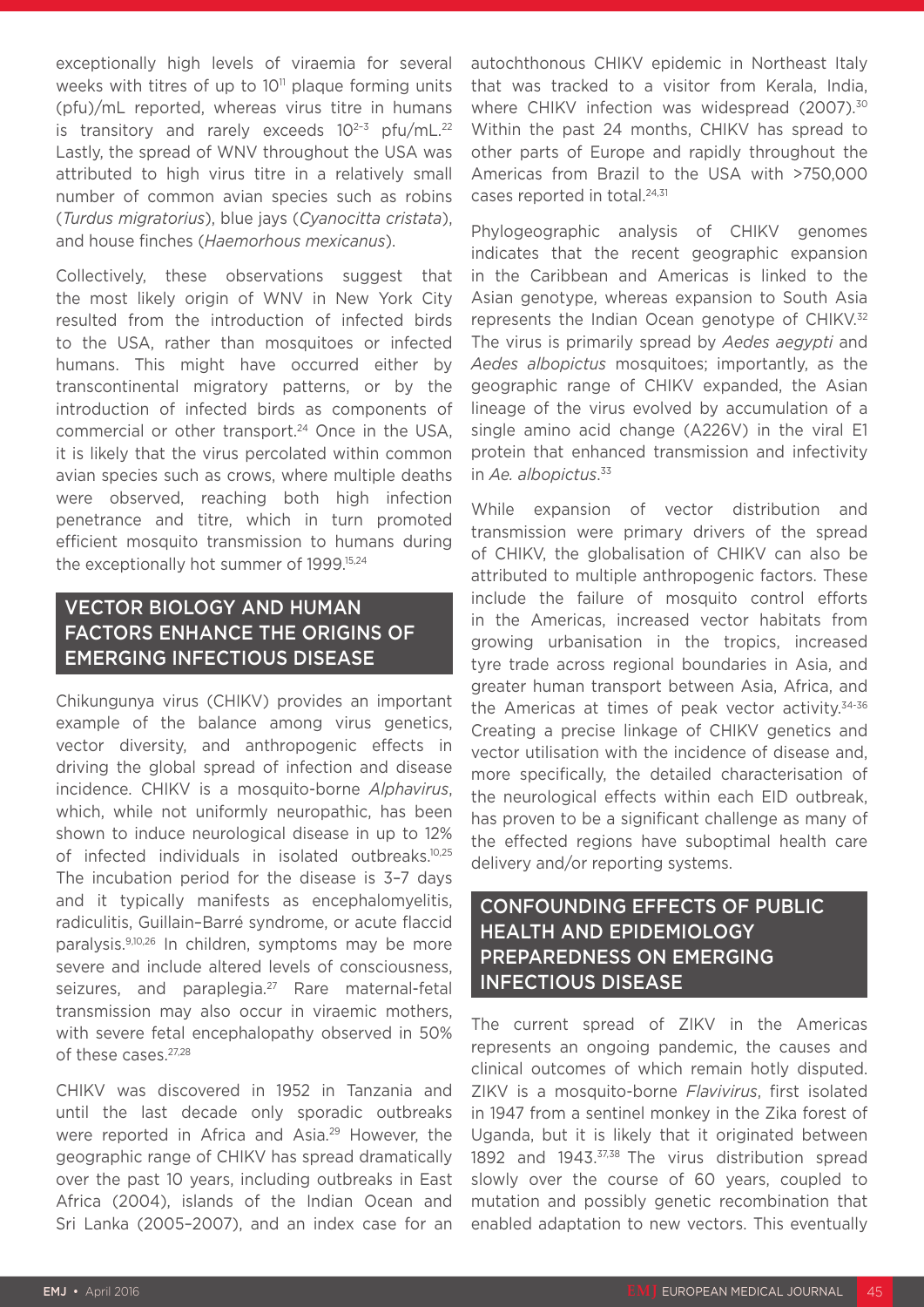led to ZIKV spread to countries in Central, North, and West Africa, as well as Southeast Asia.<sup>38-40</sup> Serological evidence from these outbreaks indicated that approximately 80% of ZIKV infections were asymptomatic with penetrance in 5–10% of the population. Indeed, the relatively benign past nature of ZIKV infection is reinforced by the observation of only 14 confirmed human cases, and no significant morbidity or mortality, from discovery until 2007.38,40

This changed dramatically in 2007 with the detection of a ZIKV outbreak on Yap Island in the Federated States of Micronesia. Viral RNA analysis confirmed the presence of ZIKV in 49 individuals, with an additional 59 probable but unconfirmed cases.41 This outbreak spread to multiple islands within French Polynesia between 2013 and 2014. In this area, there were 294 laboratory confirmed cases and in excess of 20,000 suspected cases of infection.42,43 Disease symptoms were similar to those described previously including rash, fever, arthralgia, and conjunctivitis. However, a distinguishing clinical outcome was 72 cases of severe neurological symptoms including 40 suspected cases of Guillain-Barré syndrome.<sup>43</sup> Approximately half of these cases were in individuals who displayed illness compatible with ZIKV infection, although in none of these instances was ZIKV infection definitively confirmed by laboratory analysis.

Of increasing concern is the more recent spread of ZIKV to the Americas and Caribbean Islands. Beginning in April 2015, ZIKV was first reported in Brazil and subsequently, as of February 2016, confirmed infections were reported in 31 countries within the region.<sup>44,45</sup> Current estimates of the total number of infections in Brazil alone range from 0.4–1.3 million individuals. Consistent with past outbreaks, the vast majority of ZIKV infections remain asymptomatic and those who present with illness predominantly display symptoms that resolve within 2–6 days. The most troubling aspect of this pandemic lies with coincident data from six countries (French Polynesia, Brazil, El Salvador, Venezuela, Columbia, and Suriname) of an increasing incidence of Guillain–Barré syndrome and, more dramatically, of microcephaly in newborns.45

Reports of an increase in babies born with microcephaly first surfaced in 2015 from the state of Pernambuco, Northeast Brazil. Subsequently, similar data was reported nearby in Bahia and Paraíba, with an increased incidence of microcephaly now reported in 23 of the 26 Brazilian states. Though the linkage of microcephaly to ZIKV infection remains speculative, several lines of evidence support this hypothesis. First is the increase in disease incidence: microcephaly was previously rare in Brazil, with an average of 163 cases per year from 2010–2014, but summative reports for 2015–2016 have now identified 5,640 cases of microcephaly and/or central nervous system malformations, 120 of which resulted in death.45,46 Secondly, ZIKV can cross the placenta; ZIKV RNA has been detected in the amniotic fluid of mothers whobirthed babies born with microcephaly.47 Thirdly, placental and brain tissue from at least two newborns with microcephaly who died within 20 hours of birth tested positive for ZIKV by reverse transcriptase polymerase chain reaction.48 Lastly, recent reports indicate that ZIKV can infect and attenuate the growth of human neural progenitor cells in an *in vitr*o model system.49

Despite these observations, it is likely that reports of microcephaly in Brazil, both before and after the current ZIKV outbreak, are inaccurate. As noted above, prior to 2014, the incidence of microcephaly in Brazil was only 0.5 in 10,000 live births. In other countries where the criteria for diagnosing microcephaly are established and the analysis is conducted by well-trained health professionals, the incidence holds steady at 2–12 in 10,000 live births. Although the ZIKV outbreak is now widespread, >90% of cases in Brazil remain in the Northwest region, encompassing Pernambuco and neighbouring states. This relatively poor region is ill-equipped to deliver the necessary health care during this pandemic and to maintain consistent standards of clinical and laboratory epidemiological outcomes. A more detailed follow-up analysis by Brazilian health authorities on 1,533 cases reported in 2015 indicates that 950 of these should not be classified as microcephaly, and to date, only 30 of the 583 confirmed cases have been linked to congenital ZIKV infection.45

Taken collectively, these observations strongly suggest that the rate of microcephaly in Brazil has not increased as significantly as initially reported in the current pandemic. However, whether ZIKV infection induces microcephaly and perhaps Guillain–Barré syndrome remains an open question. It is certainly possible that the large number of ZIKV infections, including the unprecedented levels in pregnant women, may have uncovered a rare but extremely important clinical outcome.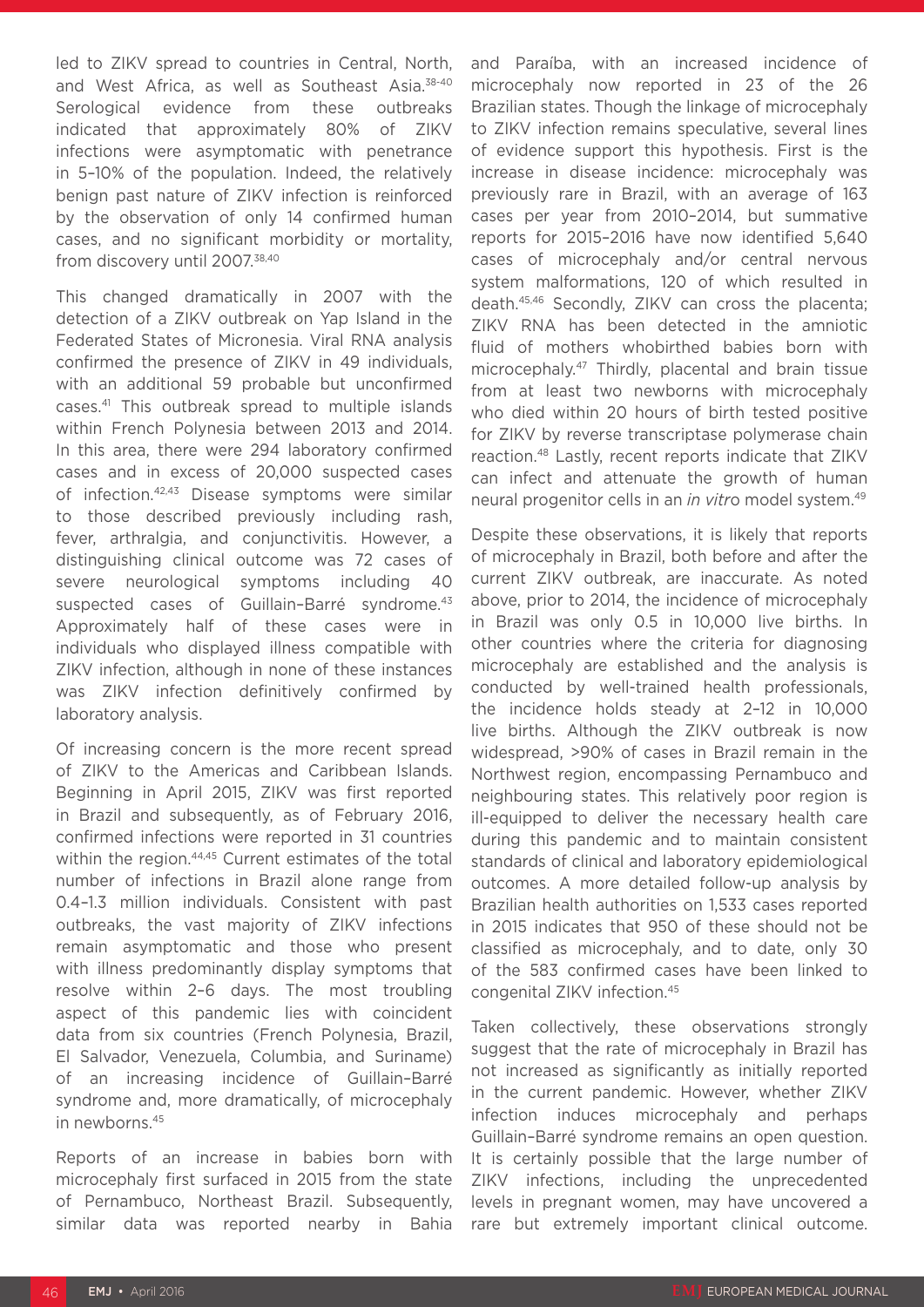As the majority of neurological disease cases are in medically underserved regions, associated factors such as malnutrition may also contribute to these effects. Lastly, in addition to potential direct pathogenic effects of ZIKV, it is important to highlight that ZIKV antigens share extensive crossreactivity with other members of the *Flavivirus* genus, such as Dengue virus (DENV), which are also endemic to this region. This creates the potential for immune-mediated effects due to the preexistence of cross-reactive antibodies.

The ZIKV pandemic is likely to continue to spread in the Americas, and possibly to other regions during 2016. Virus transmission primarily occurs via *Ae. aegypti* and *Ae. albopictus* mosquitoes, though there is growing evidence that ZIKV may utilise a wide range of vectors, including eight species of *Aedes* and others within the genera *Anopheles*, *Mansonia*, and *Culex*. 39,50 Additionally, there are now several reports that suggest ZIKV can be sexually transmitted.51,52 Given that the geographic distribution of *Ae. aegypti* alone now encompasses all continents, the breadth of vectors and transmission routes suggests that ZIKV has the potential to expand much on a global scale.

#### CONCLUSIONS AND OUTLOOK

This review highlights several of the major factors that impact the global spread of EID. As outlined in the examples of WNV, CHIKV, and ZIKV, recent EID outbreaks and pandemics result from a combination of factors that simultaneously impact transmission frequency, establishment, and pathogenicity. EID can result from the origin of entirely new viruses, viruses new to a region, or the re-emergence of viruses once thought to be eradicated. Geographic spread can be mediated by utilisation of additional vectors or expansion in a vector's geographic range, addition of new host species, enhanced virus fitness within vectors or hosts, and/or by anthropogenic factors. Indeed, given global climatic changes, variable effectiveness of pesticides in longitudinal control of vector populations, and the ever-increasing reach, volume, and speed of human mobility and trade, the potential for global transmission of EID is greater now than ever before.

The historical challenges faced by Brazil in controlling the *Ae. aegypti* vector highlight the magnitude of this problem. Mosquito abatement efforts in Brazil date to 1946 amid concerns over

the spread of yellow fever.<sup>53</sup> Indeed, through the widespread use of dichlorodiphenyltrichloroethane, eradication of *Ae. aegypti* in Brazil was thought to be complete in the late 1950s. However, despite consistent awareness of the need to control mosquito populations, from the late 1960s through to the present, the vector serially reappeared due to the acquisition of drug resistance by new mosquito strains, social and environmental changes resulting from rapid urbanisation, failures in epidemiological surveillance, and inconsistent enactment of governmental policy. More recently, renewed abatement efforts were initiated by Brazil in response to the epidemic spread of DENV, which like ZIKA is transmitted by *Ae. aegypti* and *Ae. albopictus* mosquitoes. Despite this effort, since the detection of DENV in 1981, Brazilian infections have steadily risen with almost 1.5 million cases of DENV reported in 2013 alone. These observations highlight that mosquito vectors are extremely adaptable to human environments and display high reproductive capacity and genetic flexibility. In view of this, an integrated approach with well-coordinated governmental and regional action, and involving a combination of mechanical, biological, and chemical approaches that are linked to a public awareness campaign, is essential.

Despite the seemingly overwhelming variety of emerging viruses and the multiple confounding factors that affect their transmission, and contrary to present circumstances with regard to ZIKV, the future holds promise for greater awareness of, if not control over, the spread of EID. Efforts to block transmission by controlling mosquito populations using genetically modified strains has proven effective in field pilot studies.<sup>54</sup> Many regions of the world are now prepared for, or indeed already conduct routine sampling for emerging viruses. Portable low-cost diagnostic tests for viruses that couple to cellular phone technology are now in development.55 Through in-country efforts and those of organisations such as the World Health Organization, there is now more rapid and accurate dissemination of the status of EID during outbreaks. Lastly, lower costs of sequencing and the growing abundance of existing virus genomes allows rapid statistical comparisons of emerging viruses across regions which, when coupled with cartography, accelerates the identification of causative viruses. Nonetheless, until each of these components are fully utilised on a global scale, we are likely to witness an acceleration of EIDs, and in that context, awareness of these events is essential when considering perplexing neurological cases.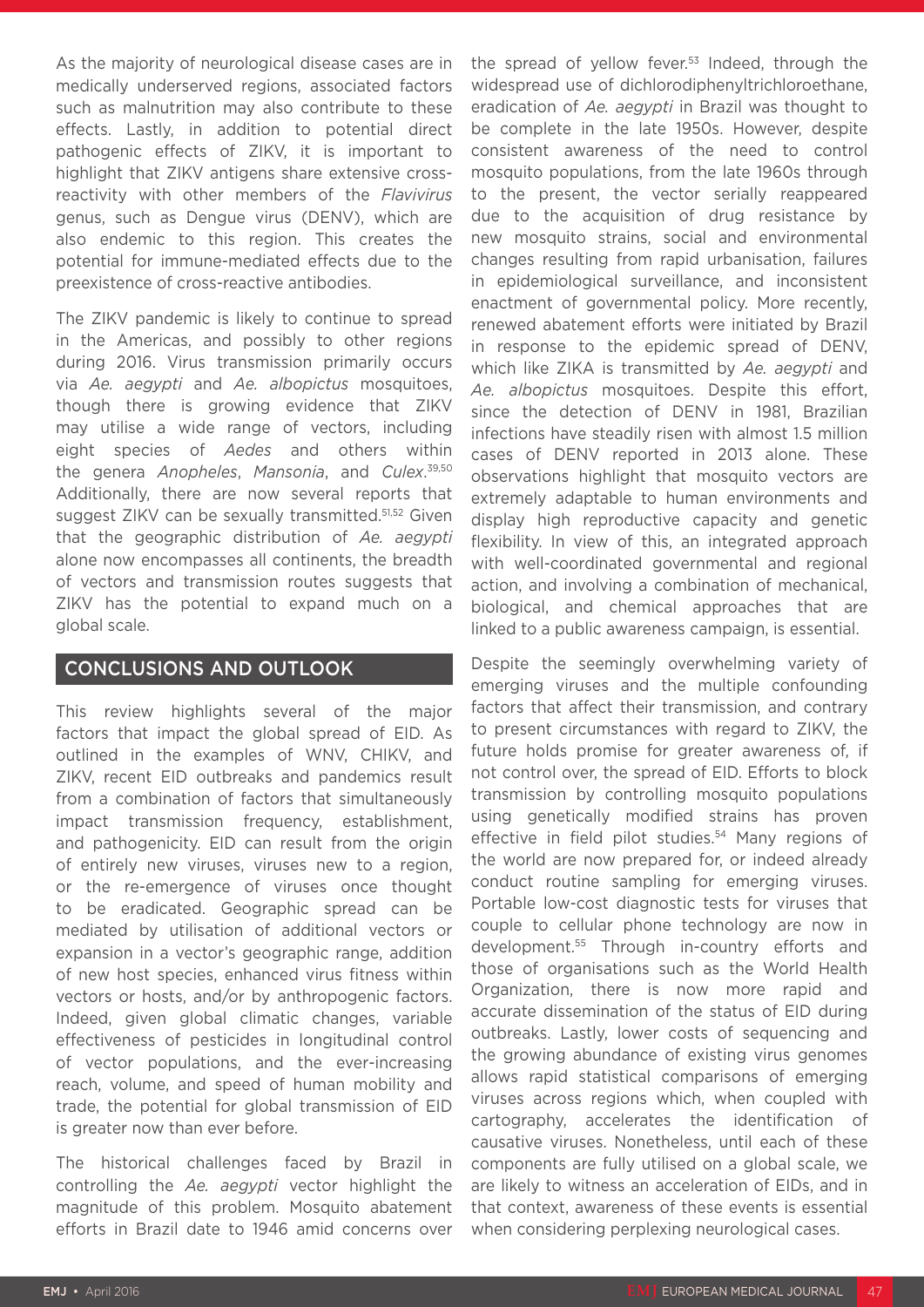#### **REFERENCES**

1. Morse SS et al. Prediction and prevention of the next pandemic zoonosis. Lancet. 2012;380(9857):1956-65.

2. World Health Organization. Mortality and global health estimates 2013. 2013. Available at: http://apps.who.int/gho/ data/node.main.686?lang=en. Last accessed: 1 March 2016.

3. Morse SS. Factors in the emergence of infectious diseases. Emerg Infect Dis. 1995;1(1):7-15.

4. Taylor LH et al. Risk factors for human disease emergence. Philos Trans R Soc Lond B Biol Sci. 2001;356(1141):983-9.

5. Jones KE et al. Global trends in emerging infectious diseases. Nature. 2008;451:990-3.

6. Olival KJ, Daszak P. The ecology of emerging neurotropic viruses. J Neurovirol. 2005;11:441-6.

7. Fauci AS, Morens DM. Zika virus in the Americas - yet another arbovirus threat. N Engl J Med. 2016;374(7):601-4.

8. Tyler KL. Emerging viral infections of the central nervous system: part 1. Arch Neurol. 2009;66(8):939-48.

9. Tyler KL. Emerging viral infections of the central nervous system: part 2. Arch Neurol. 2009;66(9):1065-74.

10. Ludlow M et al. Neurotropic virus infections as the cause of immediate and delayed neuropathology. Acta Neuropathol. 2016;131(2):159-84.

11. Brierley L et al. Quantifying global drivers of zoonotic bat viruses: a process-based perspective. Am Nat. 2016;187(2):E53-64.

12. Grenfell BT et al. Unifying the epidemiological and evolutionary dynamics of pathogens. Science. 2004;303(5656):327-32.

13. Holmes EC. The phylogeography of human viruses. Mol Ecol. 2004;13:745-56.

14. Roehrig JT et al. The emergence of West Nile virus in North America: ecology, epidemiology and surveillance. Curr Top Microbiol Immunol. 2002;267:223-40.

15. Roehrig JT. West Nile virus in the United States – a historical perspective. Viruses. 2013;5:3088-108.

16. Centers for Disease Control and Prevention. West Nile virus and other arboviral diseases – United States. Morb Mortal Wkly Rep (MMWR). 2013;63(25):521-6.

17. Busch MP et al. West Nile virus infections projected from blood donor screening data, United States, 2003. Emerg Infect Dis. 2006;12(3):395-402.

18. Planitzer CB et al. West Nile virus infection in plasma of blood and plasma donors, United States. Emerg Infect Dis.

#### 2009;15:1668-70.

19. Lanciotti RS et al. Origin of the West Nile virus responsible for an outbreak of encephalitis in the northeastern United States. Science. 1999;286(5448):2333-7.

20. Lanciotti RS et al. Complete genome sequences and phylogenetic analysis of West Nile virus strains isolated from the United States, Europe, and the Middle East. Virology. 2002;298(1):96-105.

21. Jia XY et al. Genetic analysis of West Nile New York 1999 encephalitis virus. Lancet. 1999;354(9194):1971-2.

22. Komar N et al. Experimental infection of North American birds with the New York 1999 strain of West Nile virus. Emerg Infect Dis. 2003;9(3):311-22.

23. Hamer GL et al. Host selection by Culex pipiens mosquitoes and West Nile virus amplification. Am J Trop Med Hyg. 2009;80:268-78.

24. Pybus OG et al. Virus evolution and transmission in an ever more connected world. Proc Biol Sci. 2015;282(1821):20142878.

25. Borgherini G et al. Chikungunya epidemic in Reunion Island. Epidemiol Infect. 2009;137:542-3.

26. Ganesan K et al. Chikungunya encephalomyeloradiculitis: report of 2 cases with neuroimaging and 1 case with autopsy findings. Am J Neuroradiol. 2008;29:1636-7.

27. Ritz N et al. Chikungunya in children. Pediatr Infect Dis J. 2015:34(7):789-91.

28. Gerardin P et al. Multidisciplinary prospective study of mother-to-child Chikungunya virus infections on the island of La Reunion. PLoS Med 2008;5(3):e60.

29. Powers AM, Logue CH. Changing patterns of Chikungunya virus: reemergence of a zoonotic arbovirus. J Gen Virol. 2007;88(Pt 9):2363-77.

30. Rezza G et al.; CHIKV study group. Infection with Chikungunya virus in Italy: an outbreak in a temperate region. Lancet. 2007;370(9602):1840-6.

31. Nunes MR et al. Emergence and potential for spread of Chikungunya virus in Brazil. BMC Med. 2015;13:102.

32. Volk SM et al. Genome-scale phylogenetic analyses of Chikungunya virus reveal independent emergences of recent epidemics and various evolutionary rates. J Virol. 2010;84(13):6497-504.

33. Tsetsarkin KA et al. A single mutation in Chikungunya virus affects vector specificity and epidemic potential. PLoS Pathog. 2007;3(12):e201.

34. Tatem AJ et al. Global traffic and disease vector dispersal. Proc Natl Acad Sci USA. 2006;103(16):6242-7.

35. Charrel RN et al. Chikungunya outbreaks—the globalization of vector borne diseases. N Engl J Med. 2007;356(8):769-71.

36. Tatem AJ et al. Air travel and vectorborne disease movement. Parasitology. 2012;139:1816-30.

37. Dick GW et al. Zika virus. I. Isolations and serological specificity. Trans R Soc Trop Med Hyg. 1952;46:509-20.

38. Faye O et al. Molecular Evolution of Zika virus during its emergence in the 20th century. PLoS Negl Trop Dis. 2014;8(1):e2636.

39. Hayes EB. Zika virus outside Africa. Emerg Infect Dis. 2009;15:1347-50.

40. Kindhauser MK et al. Zika: the origin and spread of a mosquito-borne virus. Bulletin World Health Organization. Available at: http://www.who.int/bulletin/ online\_first/16-171082.pdf. Last accessed: 22 March 2016.

41. Duffy MR et al. Zika virus outbreak on Yap Island, Federated States of Micronesia. N Engl J Med. 2009;360(24):2536-43.

42. Cao-Lormeau VM et al. Zika virus, French Polynesia, South Pacific, 2013. Emerg Infect Dis. 2014;20(6):1085-6.

43. Loos S et al. Current Zika virus epidemiology and recent epidemics. Med Mal Infect. 2014;44(7):302-7.

44. Campos GS et al. Zika virus outbreak, Bahia, Brazil. Emerg Infect Dis. 2015;21(10):1885-6.

45. World Health Organization. Zika virus, microcephaly and Guillain-Barré syndrome: situation report. 2016. Available at: http://www.who.int/emergencies/zikavirus/situation-report/en/. Last accessed: 1 March 2016.

46. Schuler-Faccini L et al; Brazilian Medical Genetics Society, Zika Embryopathy Task Force. Possible association between Zika virus infection and microcephaly — Brazil, 2015. MMWR Morb Mortal Wkly Rep. 2016;65(3):59-62.

47. Calvet G et al. Detection and sequencing of Zika virus from amniotic fluid of fetuses with microcephaly in Brazil: a case study. Lancet Infect Dis. 2016. [Epub ahead of print].

48. Martines RB et al. Notes from the field: evidence of Zika virus infection in brain and placental tissues from two congenitally infected newborns and two fetal losses — Brazil, 2015. MMWR Morb Mortal Wkly Rep. 2016;65(6):159-60.

49. Tang H et al. Zika virus infects human cortical neural progenitors and attenuates their growth. Cell Stem Cell. 2016;18:1-4.

50. Ayres CF. Identification of Zika virus vectors and implications for control.